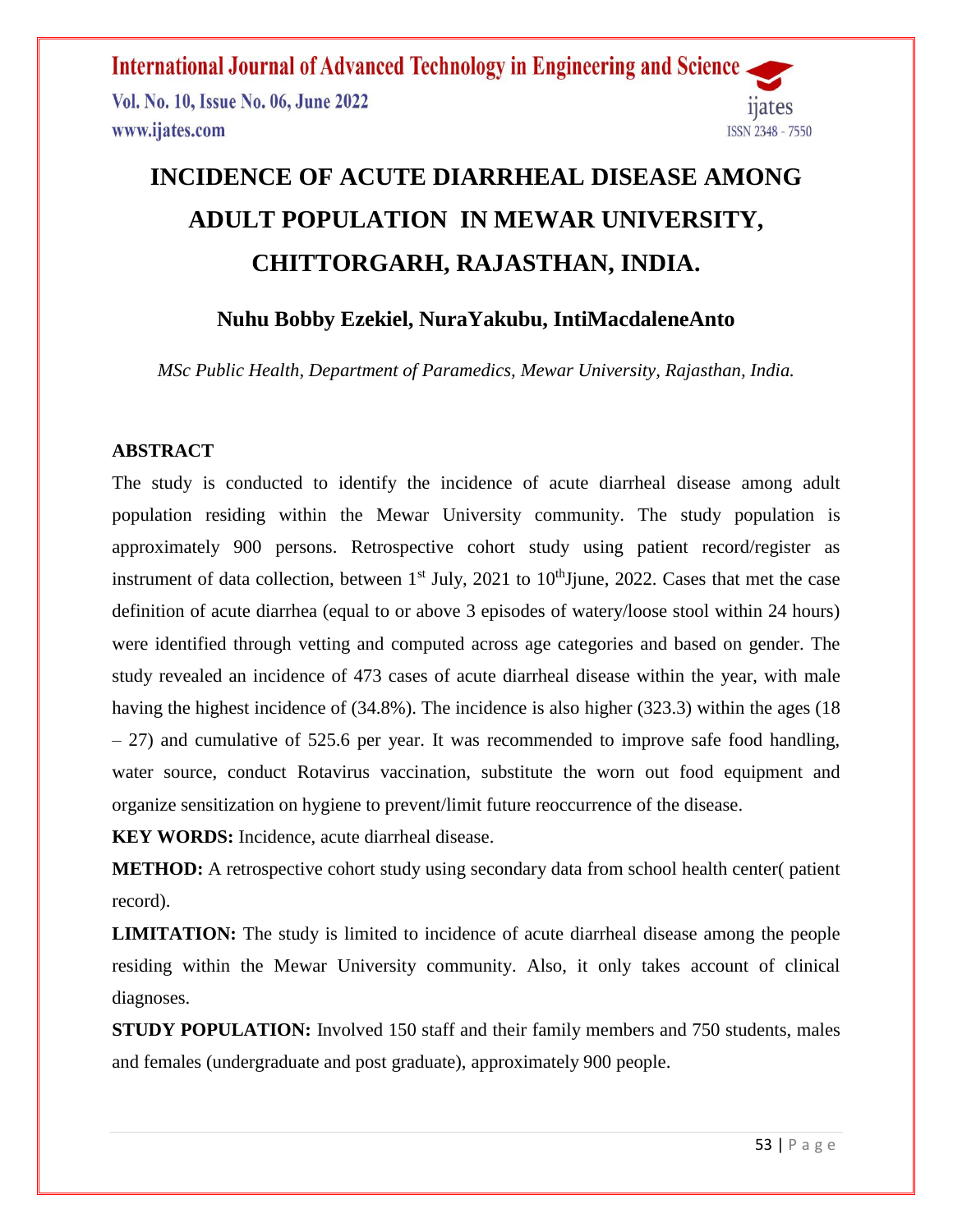Vol. No. 10, Issue No. 06, June 2022 www.ijates.com

### **INTRODUCTION**

Acute diarrhea in adults is a common problem encountered by family physicians and one of the leading causes of death globally (GBD, 2016 & GBD, 2019). Most cases of diarrhea are associated with contaminated food and water sources, and more than 2 billion people globally have no access to basic sanitation (WHO, 2017). The most common etiology is viral gastroenteritis, a self-limiting disease. Increases in travel, co morbidities, and food borne illness lead to more bacteria-related cases of acute diarrhea. A history and physical examination evaluating for risk factors and signs of inflammatory diarrhea and/or severe dehydration can direct any needed testing and treatment. Most patients do not require laboratory confirmation, and routine stool cultures are not needed/recommendedas it does not alter the management of the condition (Webber; Rogger, 2009). Treatment focuses on preventing and treating dehydration. Diagnostic investigation should be reserved for patients with severe dehydration or illness, persistent fever, bloody stool, or immunosuppression, and for cases of suspected nosocomial infection (hospital-acquired/health care related) or outbreak. Oral rehydration therapy with early refeeding is the preferred treatment for dehydration. Antimotility agents should be avoided in patients with bloody diarrhea, but loperamide/simethicone may improve symptoms in patients with watery diarrhea. Probiotic use may shorten the duration of illness. When used appropriately, antibiotics are effective in the treatment of shigellosis, campylobacteriosis, *Clostridium difficile*, traveler's diarrhea, and protozoan infections. Prevention of acute diarrhea is promoted through adequate hand washing, safe food preparation, access to clean water, and vaccinations.

### **LITERATURE REVIEW**

Acute diarrhea is defined as stool with increased water content, volume, or frequency that lasts less than 14 days (Guerrant RL, Van Gilder T, Steiner TS, et al, 2001). A case of acute diarrhea was also defined as the presence of ≥3 passages of watery, loose, mucus, or bloody-stools within a 24-h period (WHO). Diarrheal illness accounts for 2.5 million deaths per year worldwide (Kosek M, Bern C, Guerrant RL, 2003). In the United States, an estimated 48 million food borne diarrheal illnesses occur annually, resulting in more than 128,000 hospitalizations and 3,000 deaths (Scallan E, Hoekstra RM, Angulo FJ, et al). In the developing world, infectious causes of

ISSN 2348 - 7550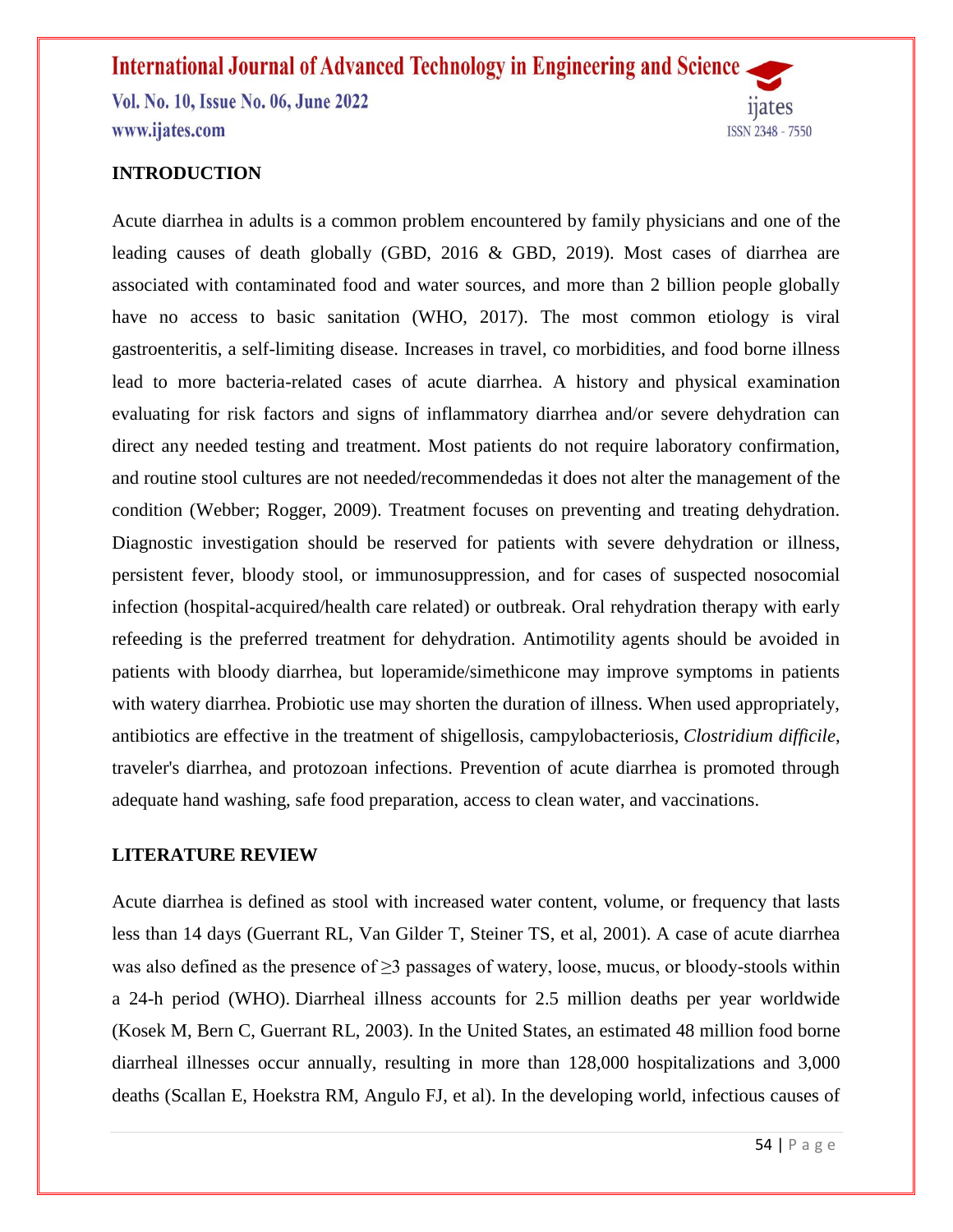Vol. No. 10, Issue No. 06, June 2022 www.ijates.com



acute diarrhea are largely related to contaminated food and water supplies. In the developed world, technological progress and an increase in mass production of food have paradoxically contributed to the persistence of food borne illness, despite higher standards of food production. MohamAnandan,et al (2021) had reported a higher rate of acute diarrheal disease among under five (16.5%) and female constitute 6.8% amongresidents of Thir upper village, Tiruvallur district, Tamil Nadu, India, in 2016.

### **WORLDWIDE INCIDENCE**

In contrast to the available data for younger children, incidence of diarrheal disease in older children and adults has not been calculated for many countries. In a systematic review of 23 prospective studies of diarrheal disease in individuals older than five years, estimated diarrhea morbidity rates ranged from 30 episodes per 100 person-years among adults in southeast Asia to 88 episodes per 100 person-years in the eastern Mediterranean region; rates had not changed substantially over 30 years [\(Walker CL, Black RE,](https://www.uptodate.com/contents/approach-to-the-adult-with-acute-diarrhea-in-resource-limited-countries/abstract/9)2010). Incidence in Africa was not evaluated in any of the studies included in the review. Diarrheal illness occurs at a baseline frequency in resource-limited countries, superimposed with epidemic cases of diarrhea, either dysentery or watery diarrhea. Epidemics are generally due to *Shigelladysenteriae* serotype 1 (Sd1) and *Vibrio cholerae*. Major outbreaks due to Sd1 have occurred in Africa, South Asia, and Central America. In 1994, an explosive outbreak among Rwandan refugees in Zaire caused approximately 20,000 deaths during the first month alone [\(Public health impact of Rwandan refugee crisis,](https://www.uptodate.com/contents/approach-to-the-adult-with-acute-diarrhea-in-resource-limited-countries/abstract/10) 1995). Epidemics due to *V. cholerae* have occurred throughout Africa, Asia, the Middle East, South and Central America, and the Caribbean (Harris JB, LaRocque RC, Qadri F, et al, 2012). A cholera epidemic in Yemen has been ongoing since 2017 and is the largest in epidemiologically recorded history (Federspiel F, Ali M, 2018).

### **RISK FACTORS/MODE OF TRANSMISSION**

Transmission may occur from drinking contaminated water or when people share personal objects (Webber, Rogger, 2009). Water quality typically worsens during the rainy season and outbreaks are more common at this time (Webber, Rogger, 2009). In [areas with four seasons,](https://en.wikipedia.org/wiki/Temperateness) infections are more common in the winter (Dolin, Raphael; Mandell, et al, 2010). Transmission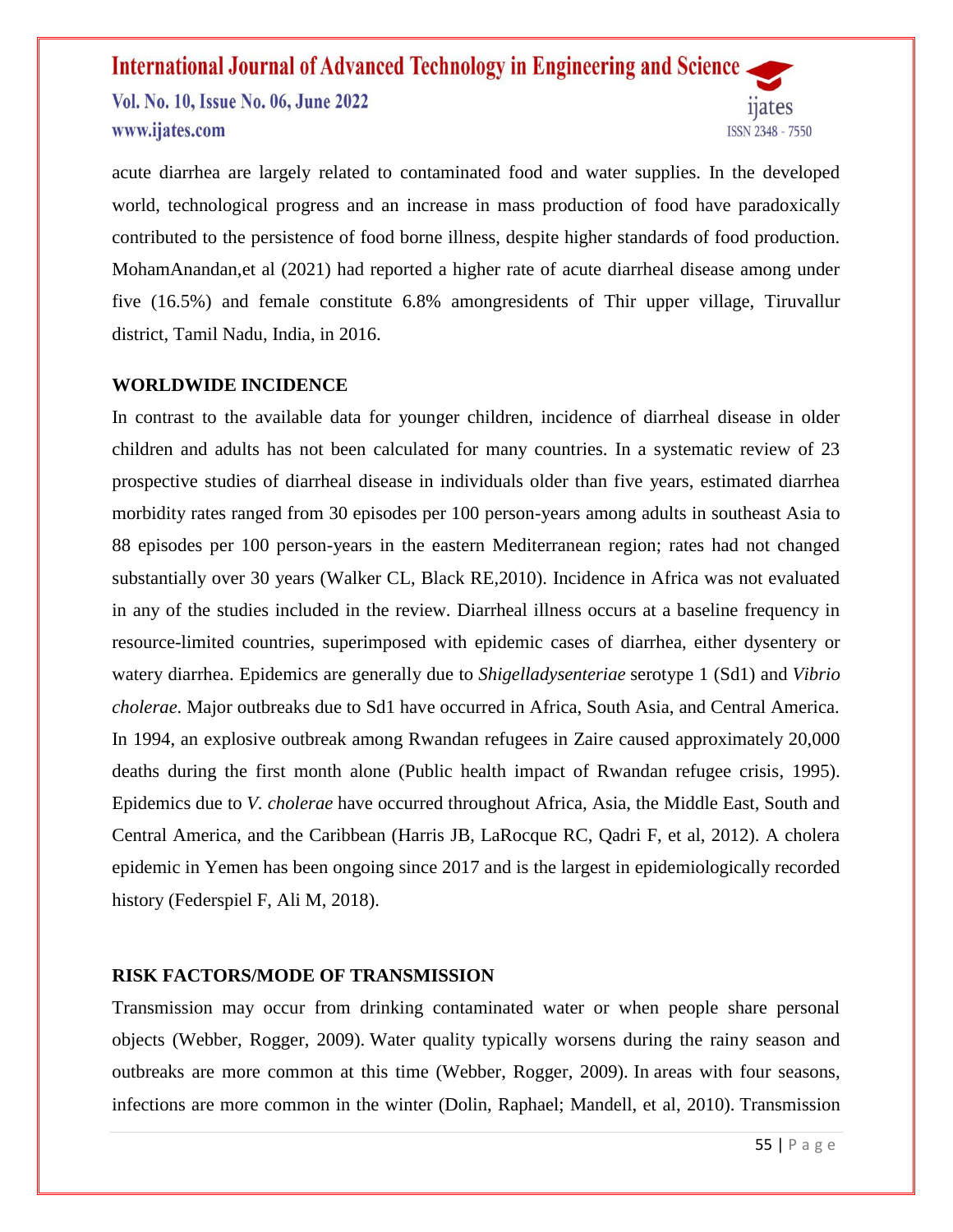Vol. No. 10, Issue No. 06, June 2022 www.ijates.com

rates are also related to poor hygiene, especially among children in crowded households (*Eckardt AJ, Baumgart DC, 2011)* and in those with poor nutritional status. Adults who have developed immunities might still carry certain organisms without exhibiting symptoms (Dolin, Raphael; Mandell, et al, 2010) thus, can become [natural reservoirs](https://en.wikipedia.org/wiki/Natural_reservoirs) of certain diseases. Human immunodeficiency virus (HIV) infection is prevalent in many of the resource-limited areas where acute diarrheal diseases occur, and diarrhea-related morbidity and mortality may be increased in these individuals. Several enteric bacteria, such as *Campylobacter*, *Salmonella*, *Shigella*, enteroaggregative *E. coli*, and *Vibrio* species, occur with increased frequency and/or severity in individuals with HIV/acquired immunodeficiency syndrome (AIDS). Coinfection with multiple pathogens may also occur. Nontyphoidal salmonellosis is a particular concern in HIV-infected individuals, who have a higher risk for recurrent or extra intestinal infection.

### **CLASSIFICATION OF DIARRHEA**

Diarrhea is defined as the passage of loose or watery stools, typically at least three times in a 24 hour period (Guerrant RL, Van Gilder T, Steiner TS, et al, 2001). Acute diarrhea is defined as diarrhea of  $\leq$ 14 days in duration, in contrast to persistent (>14 days and  $\leq$ 30 days) or chronic (>30 days) diarrhea. Invasive diarrhea, or dysentery, is defined as diarrhea with visible blood, in contrast to watery diarrhea. Dysentery is commonly associated with fever and abdominal pain.

| Pathogen                                  | Fever         | Abdominal<br>pain | Nausea,<br>vomiting,<br>or both | Fecal evidence<br>of inflammation | <b>Bloody stool</b> | Heme-positive<br>stools |  |
|-------------------------------------------|---------------|-------------------|---------------------------------|-----------------------------------|---------------------|-------------------------|--|
| <b>Bacterial</b>                          |               |                   |                                 |                                   |                     |                         |  |
| Campylobacter                             | Common        | Common            | Occurs                          | Common                            | <b>Occurs</b>       | Variable                |  |
| Clostridium difficile                     | <b>Occurs</b> | <b>Occurs</b>     | Not common                      | Common                            | <b>Occurs</b>       | <b>Occurs</b>           |  |
| Salmonella                                | Common        | Common            | <b>Occurs</b>                   | Common                            | Occurs              | Variable                |  |
| Shiga toxin-producing<br>Escherichia coli | Not common    | Common            | <b>Occurs</b>                   | Not common                        | Common              | Common                  |  |
| Shigella                                  | Common        | Common            | Common                          | Common                            | <b>Occurs</b>       | Variable                |  |
| Vibrio                                    | Variable      | Variable          | Variable                        | Variable                          | Variable            | Variable                |  |
| Yersinia                                  | Common        | Common            | <b>Occurs</b>                   | <b>Occurs</b>                     | <b>Occurs</b>       | <b>Occurs</b>           |  |
| <b>Parasitic</b>                          |               |                   |                                 |                                   |                     |                         |  |
| Cryptosporidium                           | Variable      | Variable          | <b>Occurs</b>                   | None to mild                      | Not common          | Not common              |  |
| Cyclospora                                | Variable      | Variable          | <b>Occurs</b>                   | Not common                        | Not common          | Not common              |  |
| Entamoeba histolytica                     | <b>Occurs</b> | <b>Occurs</b>     | Variable                        | Variable                          | Variable            | Common                  |  |
| Giardia                                   | Not common    | Common            | <b>Occurs</b>                   | Not common                        | Not common          | Not common              |  |
| Viral                                     |               |                   |                                 |                                   |                     |                         |  |
| <b>Norovirus</b>                          | Variable      | Common            | Common                          | Not common                        | Not common          | Not common              |  |

ISSN 2348 - 7550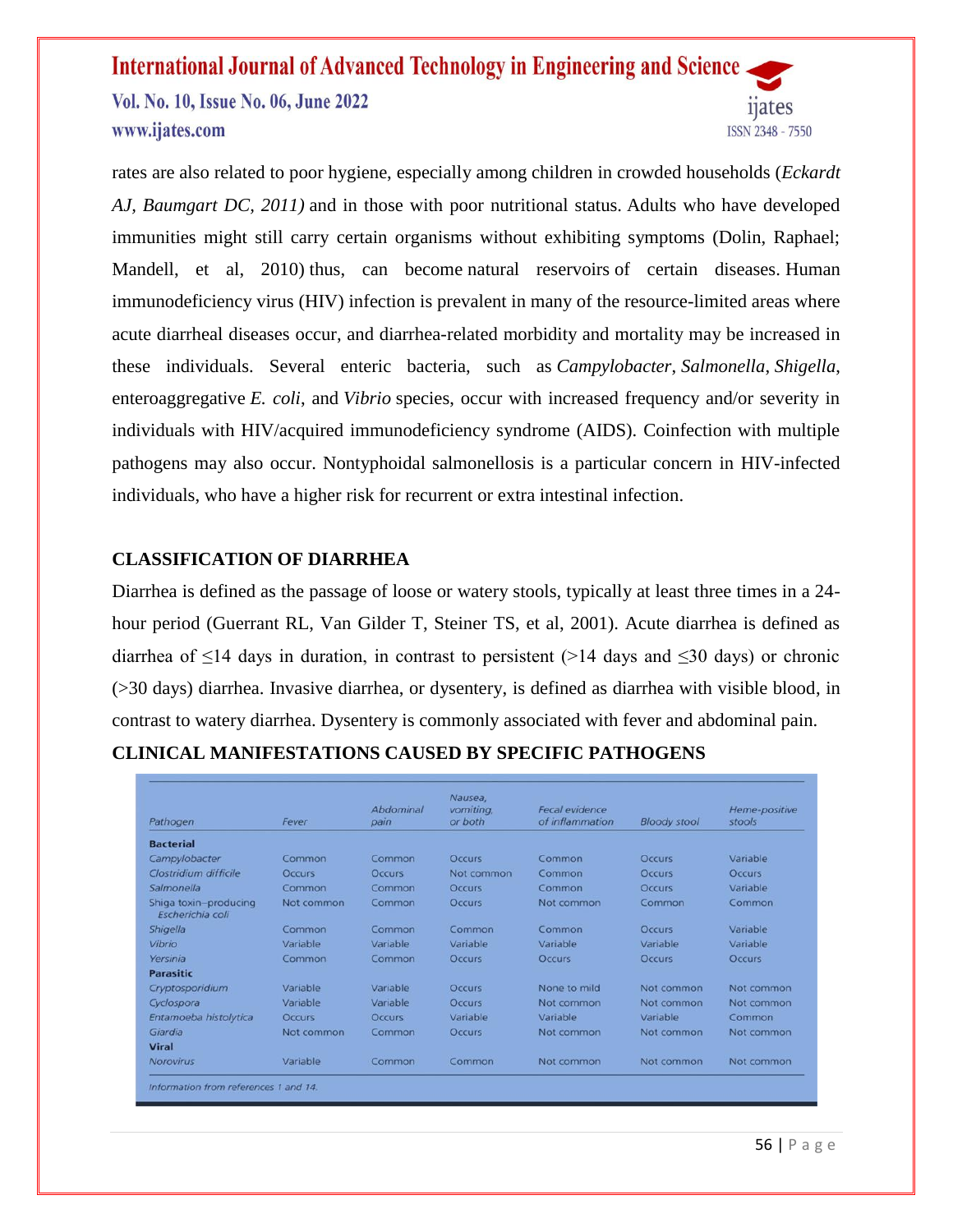Vol. No. 10, Issue No. 06, June 2022 www.ijates.com



### **CLINICAL ASSESSMENT AND DIAGNOSIS**

The initial evaluation of adults with acute diarrhea should include a careful history and physical exam in order to assess the type of diarrhea and the severity of hypovolemia. Based on the appearance of the stool, diarrhea can be classified as watery or bloody.

The physical exam should focus on characterizing the degree of volume depletion:

**Early hypovolemia**: signs and symptoms may be absent. **Moderate hypovolemia**: thirst, restless or irritable behavior, decreased skin turgor, and sunken eyes. **Severe hypovolemia**: diminished consciousness, lack of urine output, cool moist extremities, rapid and feeble pulse, low or undetectable blood pressure, peripheral cyanosis. Gastroenteritis is typically diagnosed clinically, based on a person's signs and symptoms ((*Eckardt AJ, Baumgart DC, 2011).* Determining the exact cause is usually not needed as it does not alter the management of the condition (Webber, Roger, 2009). However, [stool cultures](https://en.wikipedia.org/wiki/Stool_culture) should be performed in those with blood in the stool, those who might have been exposed to [food poisoning,](https://en.wikipedia.org/wiki/Food_poisoning) and those who have recently traveled to the developing world. It may also be appropriate in children younger than 5, old people, and those with poor immune function. Diagnostic testing may also be done for surveillance. As [hypoglycemia](https://en.wikipedia.org/wiki/Hypoglycemia) occurs in approximately 10% of infants and young children, measuring serum [glucose](https://en.wikipedia.org/wiki/Glucose) in this population is recommended. [Electrolytes](https://en.wikipedia.org/wiki/Electrolytes) and [kidney](https://en.wikipedia.org/wiki/Creatinine) [function](https://en.wikipedia.org/wiki/Creatinine) should also be checked when there is a concern about severe dehydration.

### **DIFFERENTIAL DIAGNOSIS**

Acute diarrhea in adults in resource-limited settings is most frequently caused by an infectious agent. In addition to the pathogens above, diarrhea may also occur in the context of other systemic infections, such as influenza, HIV infection, dengue fever, and malaria. Non-infectious etiologies of diarrhea are often missed and should be considered in patients with repeated episodes of self-limiting or acute diarrhea or chronic diarrhea. Such causes include inflammatory bowel disease and malabsorptive syndromes.

### **TREATMENT**

**REHYDRATION THERAPY**: The first step to treating acute diarrhea is rehydration, preferably oral rehydration (Guerrant RL, Van Gilder T, Steiner TS, et al, 2001). The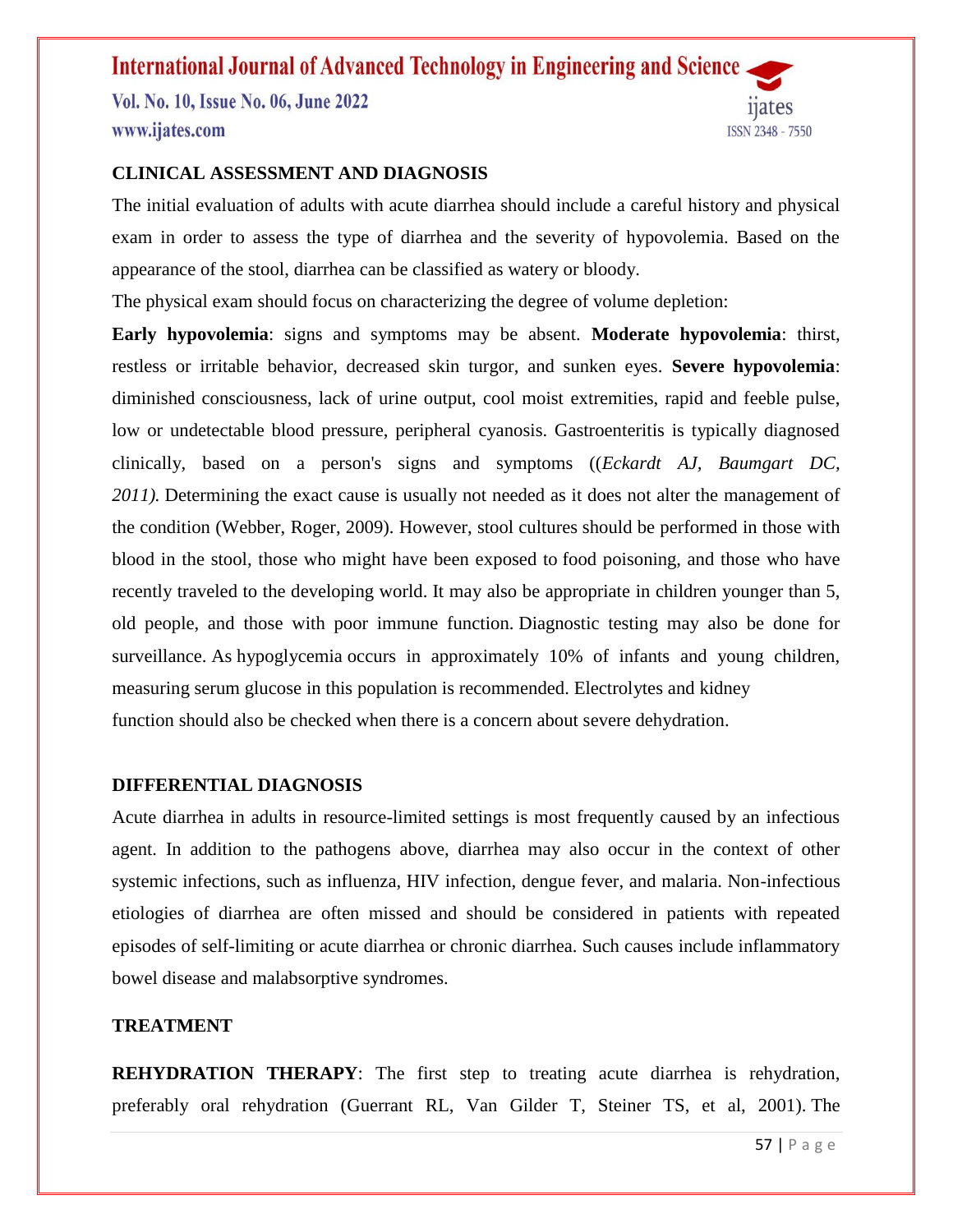Vol. No. 10, Issue No. 06, June 2022 www.ijates.com



accumulated fluid deficit (calculated roughly as the difference between the patient's normal weight and his or her weight at presentation with diarrheal illness) must first be addressed. Next, the focus should turn to the replacement of ongoing losses and the continuation of maintenance fluids. An oral rehydration solution (ORS) must contain a mixture of salt and glucose in combination with water to best use the intestine's sodium-glucose coupled cellular transport mechanism. In 2002, the World Health Organization endorsed an ORS with reduced osmolarity (250 mOsm per L or less compared with the prior standard of 311 mOsm per L). The reduced osmolarity ORS decreases stool outputs, episodes of emesis, and the need for intravenous rehydration (Hahn S, Kim Y, Garner P,2001) without increasing hyponatremia, compared with the standard ORS (Alam NH, Yunus M, Faruque AS, et al,2006). A reduced osmolarity ORS can be roughly duplicated by mixing 1/2 teaspoon of salt, 6 teaspoons of sugar, and 1 liter of water. If oral rehydration is not feasible, intravenous rehydration may be necessary.

**FEEDING:** Early resumption of feeding decreases intestinal permeability caused by infections, reduces illness duration, and improves nutritional outcomes (Gadewar S, Fasano A, 2005). This is particularly important in developing countries where underlying preexisting malnutrition is often a factor. Although the [BRAT diet \(bananas, rice, applesauce, and toast\)](https://familydoctor.org/brat-diet-recovering-from-an-upset-stomach/) and the avoidance of dairy are commonly recommended, supporting data for these interventions are limited. Instructing patients to refrain from eating solid food for 24 hours also does not appear useful (De Bruyn G, 2008). Also,the continuous provision of nutritious food is important for all patients with diarrhea. Small meals can be provided frequently, as soon as the patient is able to tolerate.

**ANTIDIARRHEAL MEDICATIONS:** The antimotility agent loperamide (Imodium) may reduce the duration of diarrhea by as much as one day and increase the likelihood of clinical cure at 24 and 48 hours when given with antibiotics for traveler's diarrhea (Riddle MS, Arnold S, Tribble DR, 2008). A loperamide/simethicone combination has demonstrated faster and more complete relief of acute nonspecific diarrhea and gas-related discomfort compared with either medication alone (Hanauer SB, DuPont HL, Cooper KM, Laudadio C ,2007).Loperamide may cause dangerous prolongation of illness in patients with some forms of bloody or inflammatory diarrhea and, therefore, should be restricted to patients with nonbloody stool. The antisecretory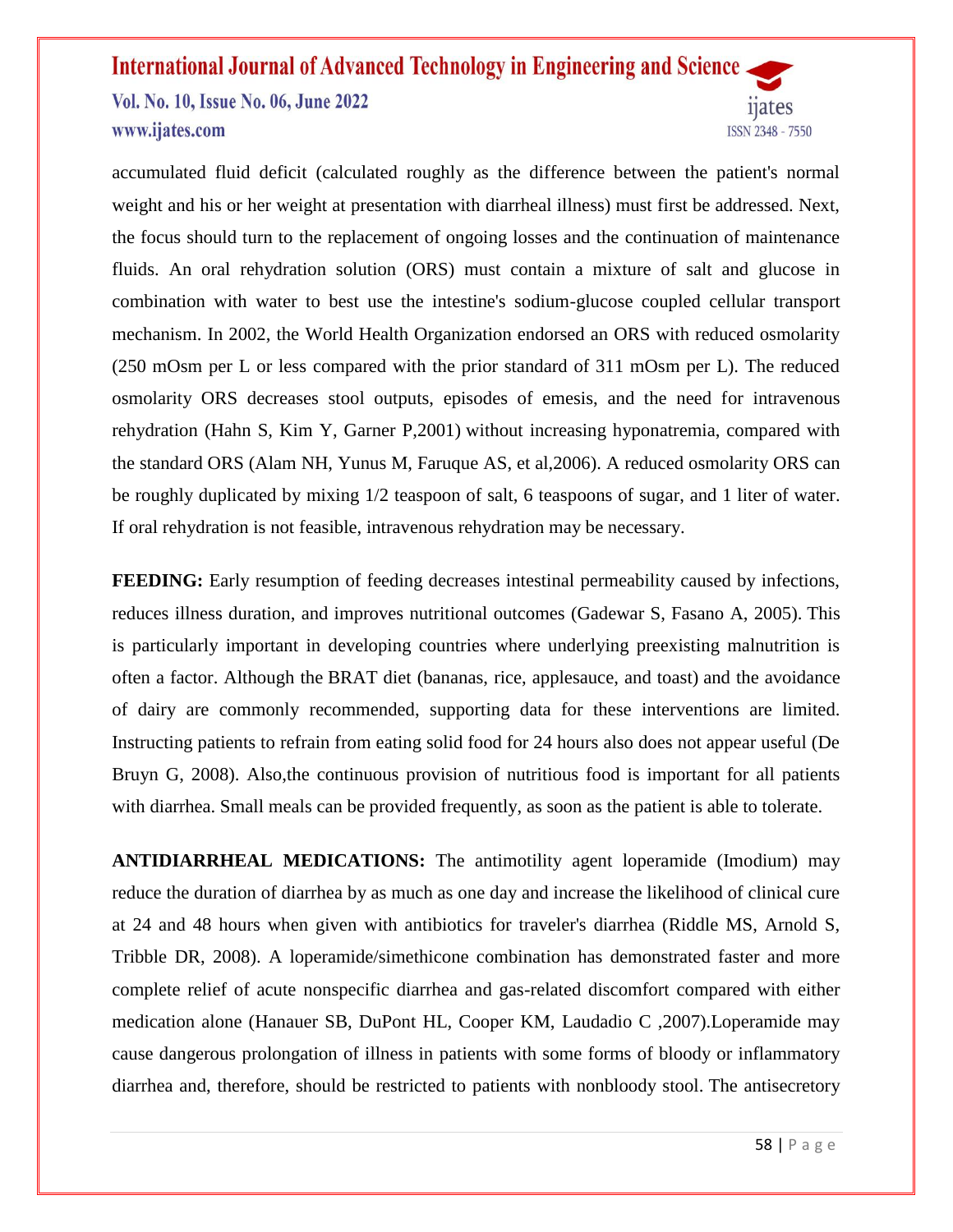Vol. No. 10, Issue No. 06, June 2022 www.ijates.com



drug bismuth subsalicylate (Pepto-Bismol) is a safe alternative in patients with fever and inflammatory diarrhea. There is inadequate evidence to recommend the use of the absorbents kaolin/pectin, activated charcoal, or attapulgite (no longer available in the United States). The antisecretory drug racecadotril, widely used in Europe but unavailable in the United States, appears to be more tolerable than and as effective as loperamide (Matheson AJ, Noble S, 2000).

**ANTIBIOTIC THERAPY:** Because acute diarrhea is most often self-limited and caused by viruses, routine antibiotic use is not recommended for most adults with nonsevere, watery diarrhea. Additionally, the overuse of antibiotics can lead to resistance (e.g., *Campylobacter*), harmful eradication of normal flora, prolongation of illness (e.g., super infection with *C. difficile*), prolongation of carrier state (e.g., delayed excretion of *Salmonella*), induction of Shiga toxins (e.g., from Shiga toxin–producing *E. coli*), and increased cost. However, when used appropriately, antibiotics are effective for shigellosis, campylobacteriosis, *C. difficile*, traveler's diarrhea, and protozoan infections. Antibiotic treatment of traveler's diarrhea (usually a quinolone) is associated with decreased severity of illness and a two-or three-day reduction in duration of illness (De Bruyn G, Hahn S, Borwick A, 2000). If the patient's clinical presentation suggests the possibility of Shiga toxin–producing *E. coli* (e.g., bloody diarrhea, history of eating seed sprouts or rare ground beef, proximity to an outbreak), antibiotic use should be avoided because it may increase the risk of hemolytic uremic syndrome. Conservative management without antibiotic treatment is less successful for diarrhea lasting more than 10 to 14 days, and testing and treatment for protozoan infections should be considered (Guerrant RL, Van Gilder T, Steiner TS, et al, 2001). Antibiotics may be considered in patients who are older than 65 years, immunocompromised, severely ill, or septic.

**PROBIOTICS**: are thought to work by stimulating the immune system and competing for binding sites on intestinal epithelial cells. Their use in children with acute diarrhea is associated with reduced severity and duration of illness (an average of about one less day of illness) (Allen SJ, Martinez EG, Gregorio GV, Dans LF, 2008). Although many species are generally categorized as probiotics, even closely related strains may have different clinical effects. Effects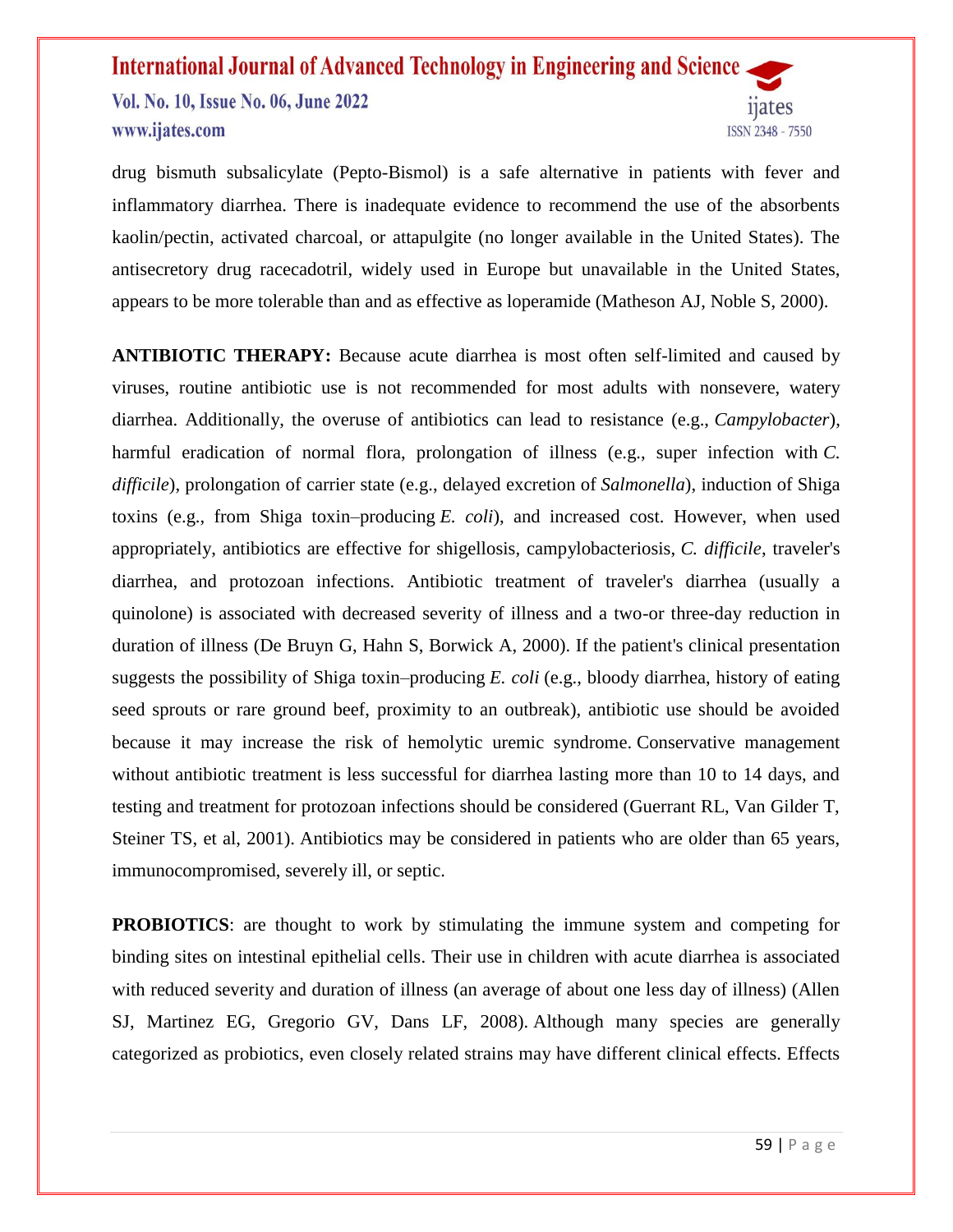### **International Journal of Advanced Technology in Engineering and Science** Vol. No. 10, Issue No. 06, June 2022 www.ijates.com ISSN 2348 - 7550

of strain-specific probiotics need to be verified in adult studies before a specific evidence-based recommendation can be made.

**ZINC SUPPLEMENTATION:** Research in children suggests that zinc supplementation (20 mg) per day for 10 days in children older than two months) may play a crucial role in treating and preventing acute diarrhea, particularly in developing countries. Studies demonstrate a decrease in the risk of dehydration, and in the duration and severity of the diarrheal episode by an estimated 20% to 40% (Bhutta ZA, Bird SM, Black RE, et al, 2007). Additional research is needed to evaluate potential benefits of zinc supplementation in the adult population.

### **PREVENTION**

Acute diarrheal diseases can be prevented with a variety of measures focused on preventing the spread of organisms from person to person and within the community (Casburn-Jones AC, Farthing MJ, 2004). These include: hand washing with soap,ensuring the availability of safe drinking water, appropriate disposal of human waste,breastfeeding of infants and young children, safe handling and processing of food andcontrol of flies (particularly for Sd1).Two killed wholecell oral cholera vaccines are internationally licensed and prequalified by the World Health Organization (WHO). A WHO global cholera vaccine stockpile of the lower cost bivalent vaccine was created in 2013 and has led to increasing use of killed oral cholera vaccines globally; the monovalent vaccine has been used primarily in travelers from resource-rich countries.

### **COMPLICATIONS**

Severe volume depletion is the most important complication of acute diarrheal illness in adults. However, several other systemic complications can occur, including bacteremia, hemolyticuremic syndrome, Guillain-Barré syndrome, and reactive arthritis.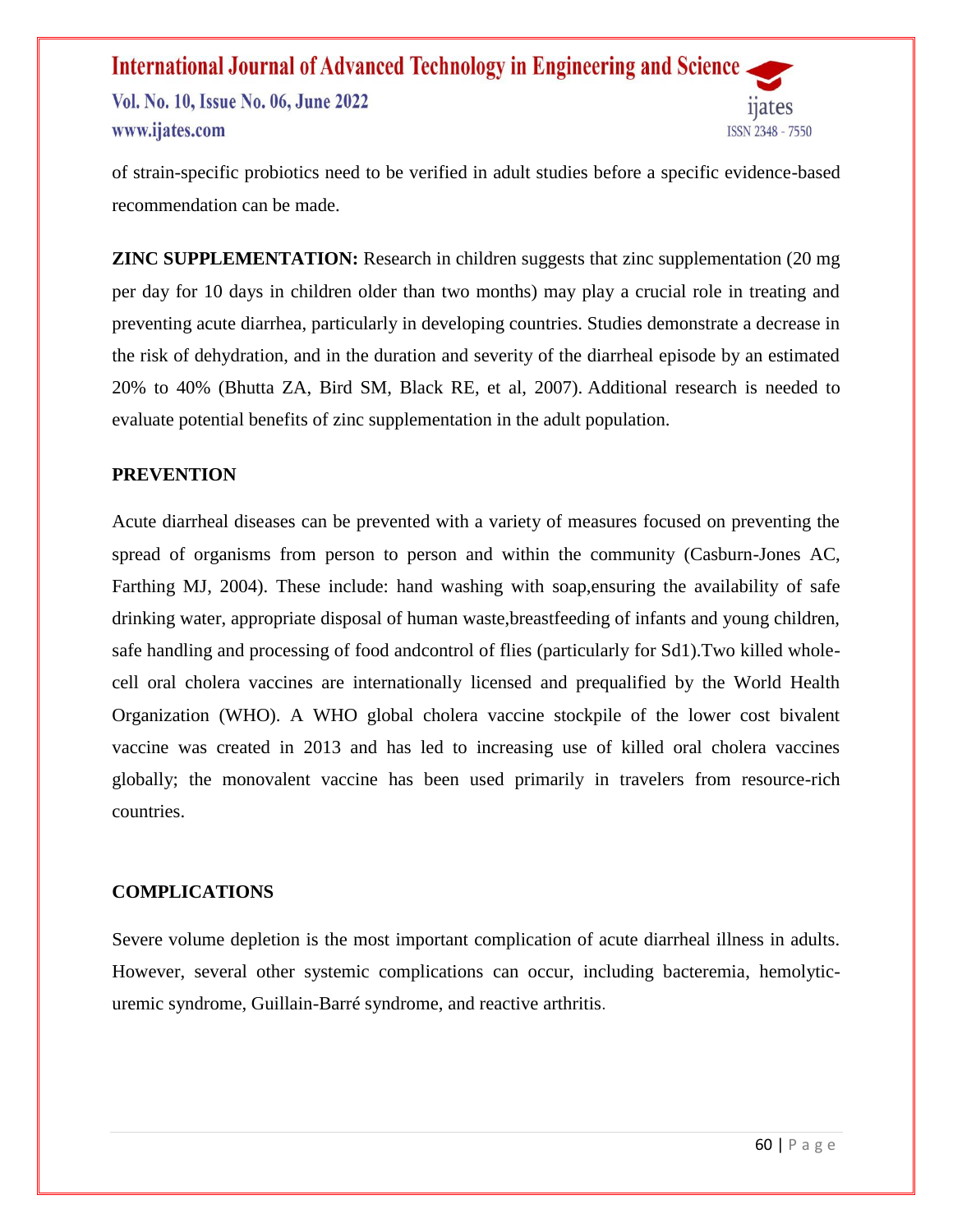Vol. No. 10, Issue No. 06, June 2022 www.ijates.com



### **FINDINGS**

### **Table 1: Socio-demographic distribution.**

The data collected in this category was intended to find out the distribution based on age and sex. The Frequency (f) for each category was found and percentages (%) calculated as shown in the tables below.

| Age           | Frequency (F) | Percentage (%) |  |
|---------------|---------------|----------------|--|
| $<18$         | $24\,$        | $2.6\,$        |  |
| $18 - 27$     | 291           | 32.3           |  |
| $28 - 37$     | 58            | 6.4            |  |
| $38 - 47$     | 36            | $4.0\,$        |  |
| $48 - 57$     | $02\,$        | 0.3            |  |
| $58 - 67$     | 03            | 0.4            |  |
| 68, and above | $02\,$        | 0.3            |  |
| <b>Sex</b>    |               |                |  |
| Male          | 314           | 34.8           |  |
| Female        | 159           | 17.6           |  |
| <b>Total</b>  | 473           | <b>100</b>     |  |
|               |               |                |  |

The table above shows that most of cases (32.3%) are between the ages of 18-27 years and most (34.8%) are males.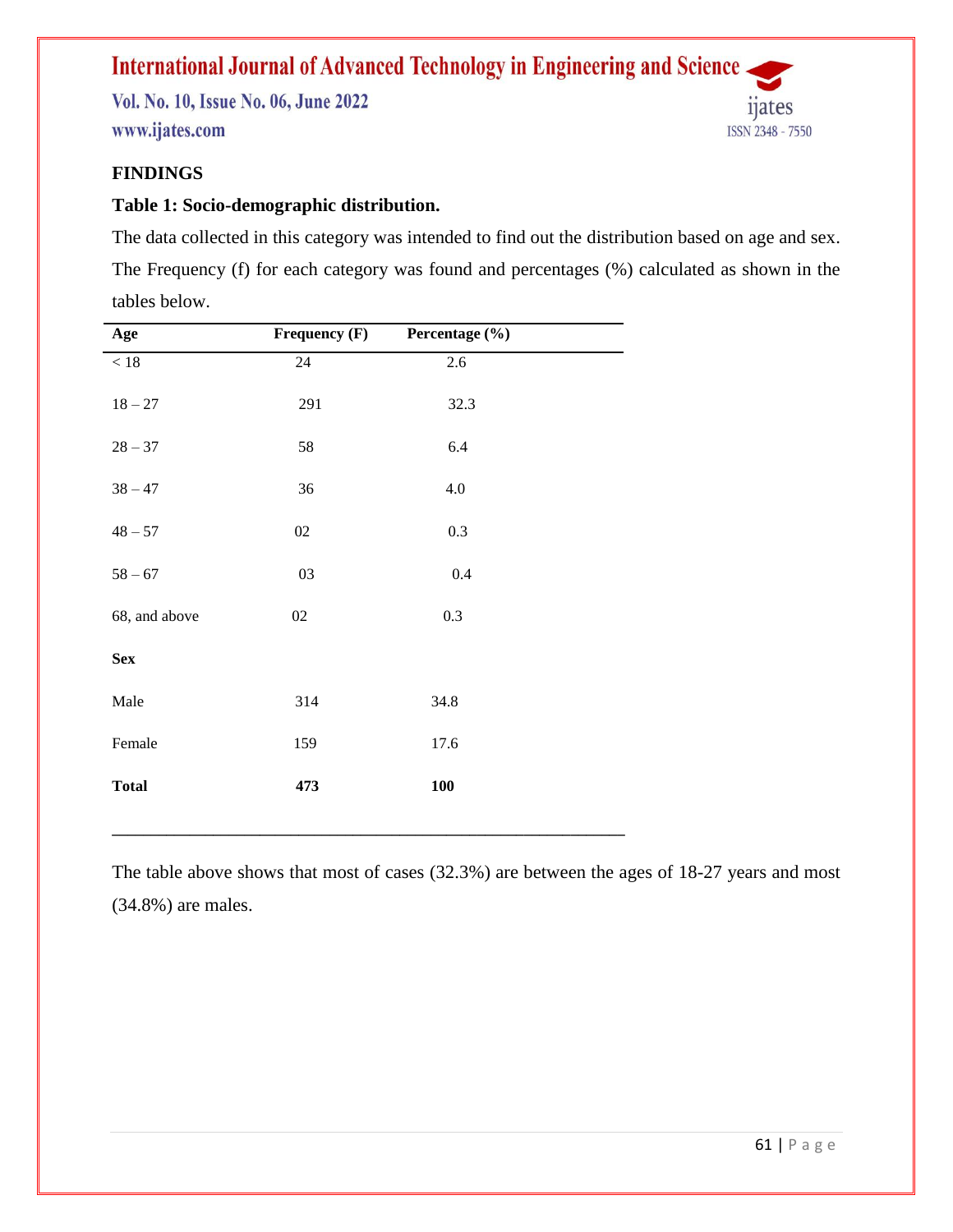Vol. No. 10, Issue No. 06, June 2022 www.ijates.com



### **Table 2: Incidence rate of acute diarrheal disease across age categories**

New cases (No of occurrence) and incidence rate (No. of probability of occurrence) are statistically calculated across age categories from 1<sup>st</sup> July, 2021 to 10th June, 2022.

| Age           |                |                |                          |                |                |                          |                          |                |                |                |                          |                |            | July Aug. Sep. Oct. Nov. Dec. Jan. Feb. March April May June New cases Incidence rate |
|---------------|----------------|----------------|--------------------------|----------------|----------------|--------------------------|--------------------------|----------------|----------------|----------------|--------------------------|----------------|------------|---------------------------------------------------------------------------------------|
| < 18          |                |                |                          |                | 5 <sup>5</sup> | 2                        | 3                        | $\overline{c}$ | 5              | 5              | ÷                        |                | 24         | 26.7                                                                                  |
| 18-27         | 13             | 15             | 25                       | 30             | 33             | 19                       | 25                       | 20             | 39             | 50             | 57                       | 22             | 291        | 323.3                                                                                 |
| 28-37         | 2              | 6              |                          | $3 \quad 2$    | $\overline{4}$ | $\blacksquare$           | $\mathbf{1}$             | 2              | 6              | 10             | 17                       | 5 <sup>5</sup> | 58         | 64.4                                                                                  |
| 38-47         | 2              | $\mathbf{1}$   |                          | $2 \quad 1$    | $\sim$ 1       | $\overline{2}$           | $\overline{\phantom{a}}$ | $\blacksquare$ | $\overline{2}$ | 3 <sup>7</sup> | 13                       | 9              | 36         | 40.0                                                                                  |
| 48-57         | $\blacksquare$ | -1             |                          |                |                |                          |                          |                |                |                |                          | $\overline{1}$ | 02         | 2.2                                                                                   |
| 58-67         | $\lceil$       | $\blacksquare$ |                          |                |                |                          | $\blacksquare$           | $\sim$         | $\mathbf{1}$   | $\overline{1}$ | $\overline{\phantom{a}}$ | $\blacksquare$ | 03         | 3.3                                                                                   |
|               | 68 & Above --  |                | $\overline{\phantom{a}}$ | $\overline{1}$ | $\blacksquare$ | $\overline{\phantom{a}}$ |                          |                |                |                |                          |                | 02 2.2     |                                                                                       |
| <b>Total:</b> | 18             | 23             |                          | 31 35          | 44             | 23                       |                          | 29             | 24<br>53       |                | 69                       | 87             | $37 = 473$ | 524.9                                                                                 |

\_\_\_\_\_\_\_\_\_\_\_\_\_\_\_\_\_\_\_\_\_\_\_\_\_\_\_\_\_\_\_\_\_\_\_\_\_\_\_\_\_\_\_\_\_\_\_\_\_\_\_\_\_\_\_\_\_\_\_\_\_\_\_\_\_\_\_\_\_\_\_\_\_\_\_\_\_\_\_\_\_\_\_\_\_\_\_\_\_\_\_\_\_

### **Grand total: 524.9**

The result shows a high incidence rate 524.9, mostly affecting 18-27 years of age.

### **Table 3: Incidence rate across the periods (monthly)**

No of cases and incidence rate for one year was statistically calculated

| July Aug. Sep. Oct. Nov. Dec. Jan. Feb. March April May June Total              |  |  |  |  |          |     |       |
|---------------------------------------------------------------------------------|--|--|--|--|----------|-----|-------|
| New cases 18 23 31 35 44 23 29 24 53                                            |  |  |  |  | 69 87 37 | 473 |       |
| <b>Incidence rate</b> 20 25.5 34.4 38.8 48.8 25.5 32.2 26.6 58.8 76.6 96.6 41.1 |  |  |  |  |          |     | 524.9 |

The table above shows the increasing number of occurrence of new cases across the months withits peak atMay, 2022.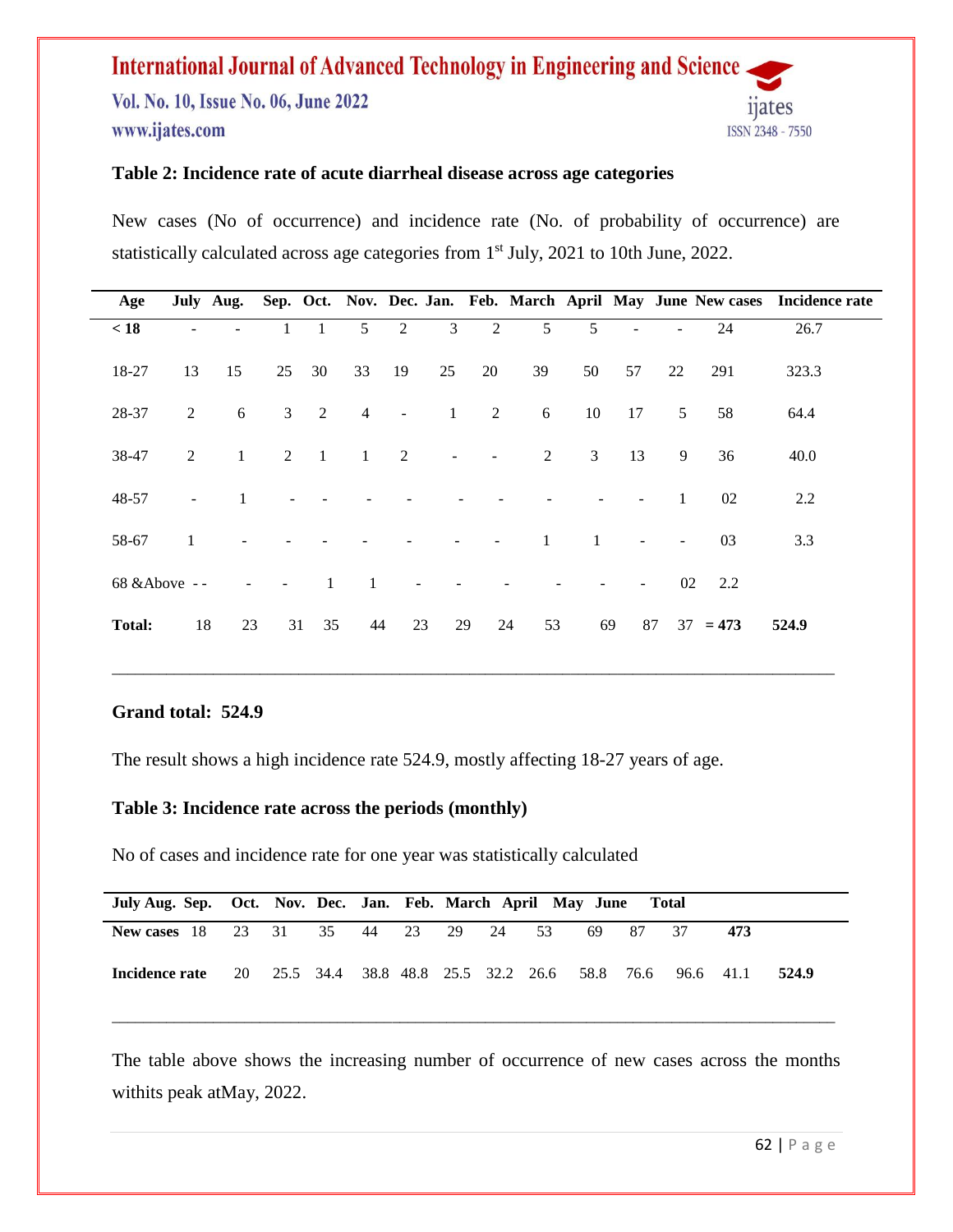Vol. No. 10, Issue No. 06, June 2022 www.ijates.com



### **Table 4: Distribution of cases within the period (1st July 2021 to 10th June, 2022)**

The result revealed an increasing incidence of cases with its peak at the month of May (87) 2022.

### **DISCUSSION OF FINDINGS**

The findings revealed a high incidence of acute diarrheal disease among students and staff residing within the school community (approximately 900) in which the age of the under graduate students are between 18-25 years and these formed the majority with a high incidence of (32.3%) among the entire population. The high incidence of acute diarrheal disease (with a grand total of 524.9) is reflective of inadequate source of water supply, poor food, personal and environmental hygiene. Transmission may occur from drinking contaminated water or when people share personal objects (Webber, Rogger, 2009). Also, transmission rates are also related to poor hygiene, especially among children in crowded households (*Eckardt AJ, Baumgart DC, 2011)* and in those with poor nutritional status. Adults who have developed immunities might still carry certain organisms without exhibiting symptoms (Dolin, Raphael; Mandell, et al, 2010) thus, can become [natural reservoirs](https://en.wikipedia.org/wiki/Natural_reservoirs) of certain diseases. The total number of occurrence of new cases within (July 2021 to June 2022) was 473 and this revealed the incidence rate

ISSN 2348 - 7550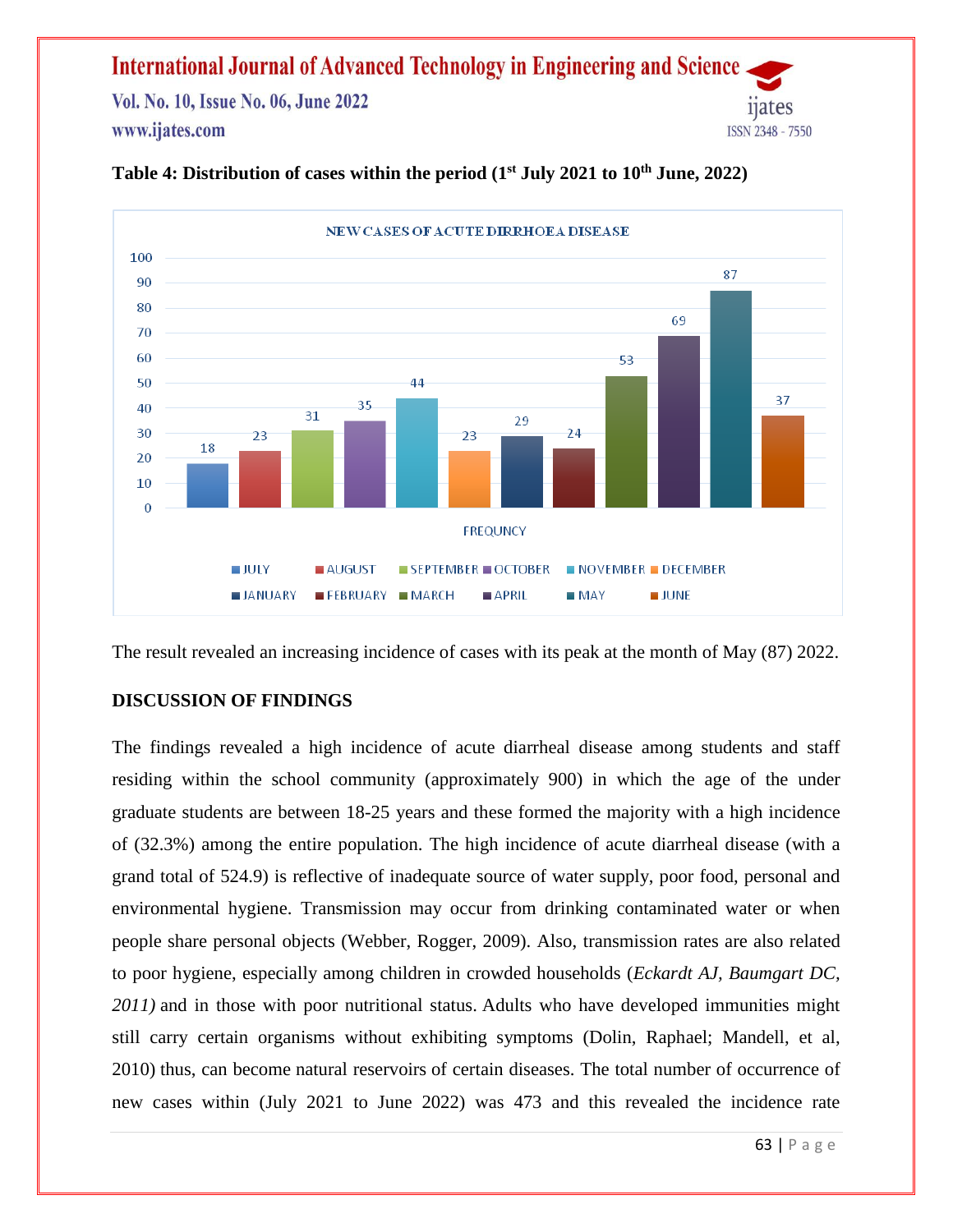Vol. No. 10, Issue No. 06, June 2022 www.ijates.com

ISSN 2348 - 7550

(probability of occurrence) of 525.6 within the same period. The record affirmed high incidence of the cases among males (34.8%) and less in females (17.6%) counterpart. However, this contradict the findings of MohamAnandan,et al (2021) who reported a higher rate of acute diarrheal disease among female population which constitute 6.8% amongresidents of Thiruper village,Tiruvallurdistrict, TamilNadu,India, in 2016 and this could be due to geographical difference.The school Health center adopt the use of ORS, Loperamide, Zincsulphate, metronidazole and Intravenous infusion in severe cases to counteract dehydration, the treatment yield a very good prognosis but even with this success, the number of cases found within a year is alarming and need to be addressed.

### **CONCLUSION**

This study was conducted to identify the incidence of acute diarrheal disease among adult population in Mewar University Chittorgarh Rajasthan. Data was obtained from patient record of the University health center and high incidence of acute diarrheal disease cases among the population residing within the school community was recorded.

### **RECOMMENDATION**

Based on the findings above, the following recommendation should be put in place.

- 1. The school water source should be improve and inspected for any source of contamination.
- 2. Improve safe food handling in the school mess.
- 3. Ensure a periodic medical checks for people handling the food.
- 4. Worn out equipment such as cooking pots, serving plates and spoons should be discarded and replaced with new ones.
- 5. The University authority should implement Rotavirus vaccination to all the staff and students against diarrhea disease.
- 6. University authority should expand and equip the school health center to accommodate the severe cases.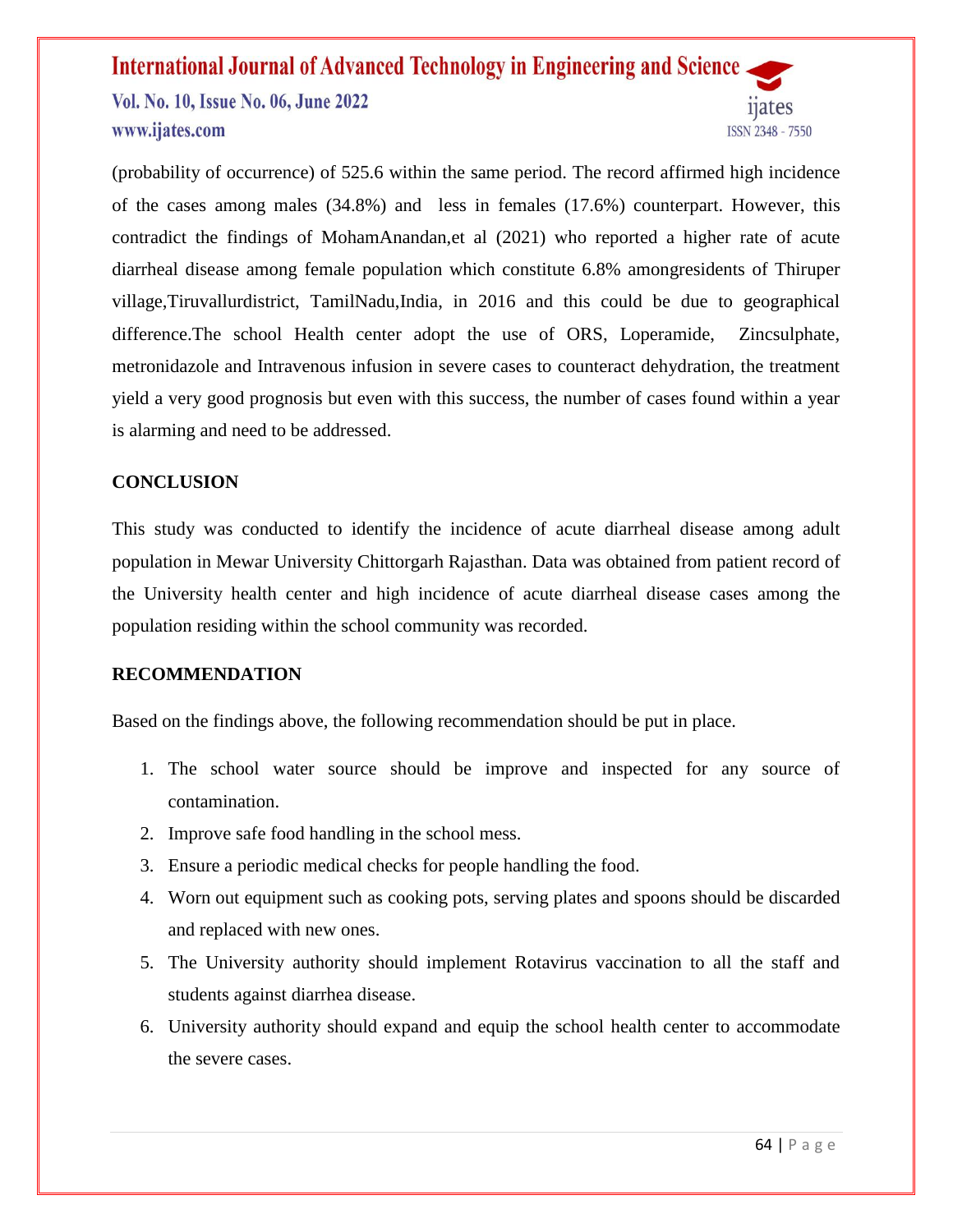Vol. No. 10, Issue No. 06, June 2022 www.ijates.com



7. University authority should organize a sensitization program on water and food hygiene on a periodic basis.

### **REFERENCES**

- 1. Alam NH, Yunus M, Faruque AS, et al (2006).Symptomatic hyponatremia during treatment of dehydrating diarrheal disease with reduced osmolarity oral rehydration solution. *JAMA.*296(5):567-573.
- 2. Allen SJ, Martinez EG, Gregorio GV, Dans LF (2010). Probiotics for treating acute infectious diarrhoea. *Cochrane Database Syst Rev.*(11):CD003048.
- 3. Bhutta ZA, Bird SM, Black RE, et al (2000).Therapeutic effects of oral zinc in acute and persistent diarrhea in children in developing countries: pooled analysis of randomized controlled trials. *Am J ClinNutr.*72(6):1516-1522.
- 4. Ciccarelli, S; Stolfi, I; Caramia, G (29 October 2013). ["Management strategies in the](https://www.ncbi.nlm.nih.gov/pmc/articles/PMC3815002)  [treatment of neonatal and pediatric gastroenteritis".](https://www.ncbi.nlm.nih.gov/pmc/articles/PMC3815002) [Infection and Drug Resistance.](https://en.wikipedia.org/wiki/Infection_and_Drug_Resistance) **6**: 133– 61. [doi](https://en.wikipedia.org/wiki/Doi_(identifier))[:10.2147/IDR.S12718.](https://doi.org/10.2147%2FIDR.S12718) [PMC](https://en.wikipedia.org/wiki/PMC_(identifier)) [3815002.](https://www.ncbi.nlm.nih.gov/pmc/articles/PMC3815002) [PMID](https://en.wikipedia.org/wiki/PMID_(identifier)) [24194646.](https://pubmed.ncbi.nlm.nih.gov/24194646)
- 5. Casburn-Jones AC, Farthing MJ. Management of infectious diarrhoea. *Gut*. 2004;53(2):296-305.
- 6. Dolin, Raphael; Mandell, Gerald L.; Bennett, John E., eds. (2010). "Chapter 93". Mandell, Douglas, and Bennett's principles and practice of infectious diseases (7th ed.). *Philadelphia: Churchill Livingstone/Elsevier*. [ISBN](https://en.wikipedia.org/wiki/ISBN_(identifier)) [978-0-443-06839-3.](https://en.wikipedia.org/wiki/Special:BookSources/978-0-443-06839-3)
- 7. De Bruyn G, Hahn S, Borwick A (2000). Antibiotic treatment for travellers' diarrhoea. *Cochrane Database Syst Rev.*(3):CD002242.
- 8. De Bruyn G. Acute Diarrhea in adults (2008). *Am FamPhysician.*78(4):503-504.
- 9. Duggan C, Nurko S (1997). "Feeding the gut": the scientific basis for continued enteral nutrition during acute diarrhea. *J Pediatr.*131(6):801-808.
- 10. DuPont HL. Diarrheal diseases in the developing world. *Infect Dis Clin North Am.* 1995;9(2):313-324.
- 11. Eckardt AJ, Baumgart DC (January 2011). "Viral gastroenteritis in adults". Recent Patents on *Anti-Infective Drug Discovery. 6 (1): 54– 63. [doi:](https://en.wikipedia.org/wiki/Doi_(identifier))[10.2174/157489111794407877.](https://doi.org/10.2174%2F157489111794407877) [PMID](https://en.wikipedia.org/wiki/PMID_(identifier)) [21210762.](https://pubmed.ncbi.nlm.nih.gov/21210762)*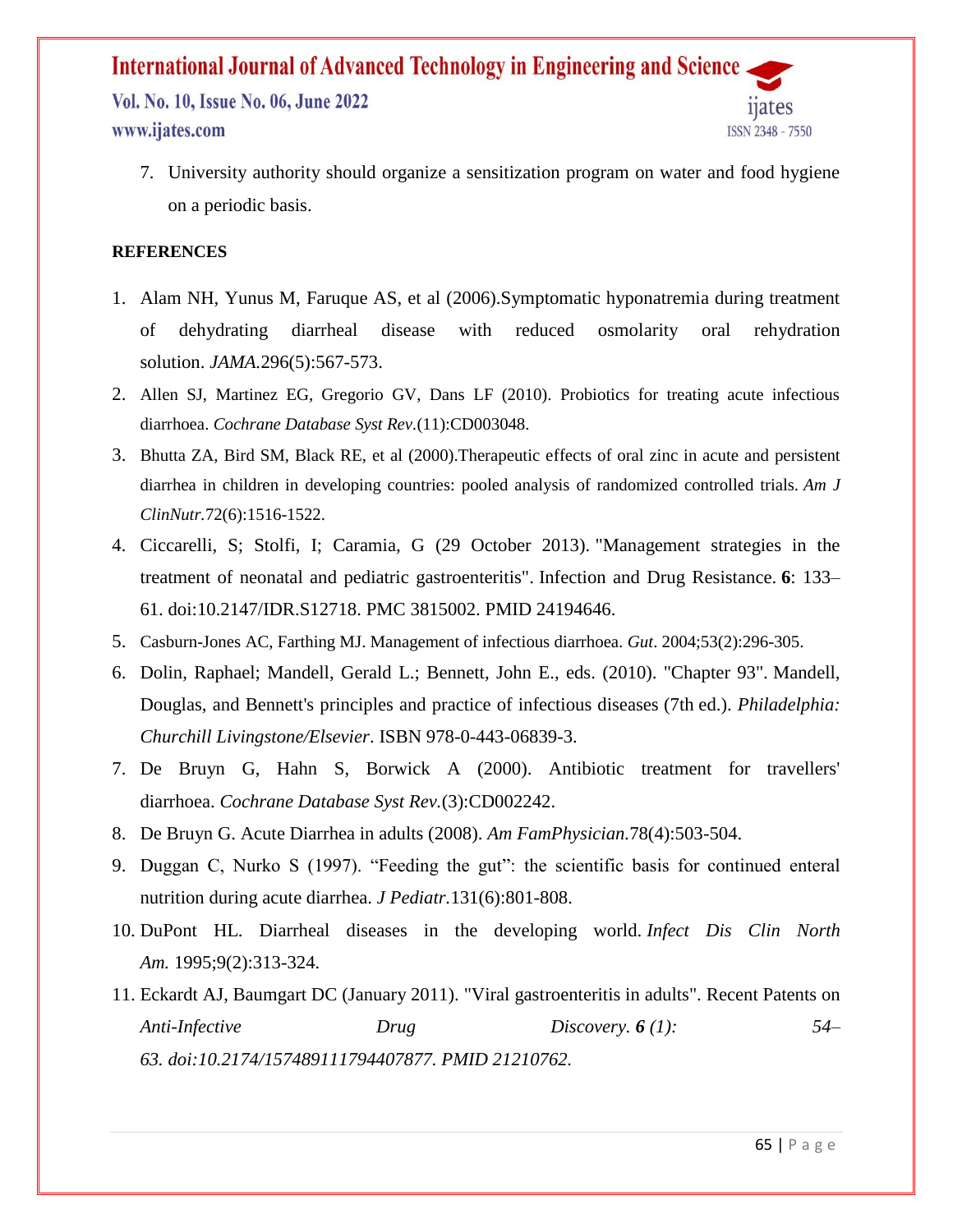Vol. No. 10, Issue No. 06, June 2022 www.ijates.com



- 12. [Federspiel F, Ali M \(2018\).The cholera outbreak in Yemen: lessons learned and way forward. BMC](https://www.uptodate.com/contents/approach-to-the-adult-with-acute-diarrhea-in-resource-limited-countries/abstract/12)  [Public Health 2018.18:1338.](https://www.uptodate.com/contents/approach-to-the-adult-with-acute-diarrhea-in-resource-limited-countries/abstract/12)
- 13. [GBD \(2016\). Diarrheal Disease Collaborators. Estimates of the global, regional, and national](https://www.uptodate.com/contents/approach-to-the-adult-with-acute-diarrhea-in-resource-limited-countries/abstract/1)  [morbidity, mortality, and etiologies of diarrhea in 195 countries: a systematic analysis for the](https://www.uptodate.com/contents/approach-to-the-adult-with-acute-diarrhea-in-resource-limited-countries/abstract/1)  [Global Burden of Disease Study.](https://www.uptodate.com/contents/approach-to-the-adult-with-acute-diarrhea-in-resource-limited-countries/abstract/1) *Lancet Infect Dis* 2018; 18:1211.
- 14. [GBD \(2019\). Diseases and Injuries Collaborators. Global burden of 369 diseases and injuries](https://www.uptodate.com/contents/approach-to-the-adult-with-acute-diarrhea-in-resource-limited-countries/abstract/2)  [in 204 countries and territories, 1990-2019: a systematic analysis for the Global Burden of](https://www.uptodate.com/contents/approach-to-the-adult-with-acute-diarrhea-in-resource-limited-countries/abstract/2)  Disease Study. *Lancet* [2020; 396:1204.](https://www.uptodate.com/contents/approach-to-the-adult-with-acute-diarrhea-in-resource-limited-countries/abstract/2)
- 15. Gadewar S, Fasano A (2005).Current concepts in the evaluation, diagnosis and management of acute infectious diarrhea. *CurrOpinPharmacol.*5(6):559-565.
- 16. Guerrant RL, Van Gilder T, Steiner TS, et al;(2001). Infectious Diseases Society of America; Practice guidelines for the management of infectious diarrhea. *Clin Infect Dis*;32(3):331-351.
- 17. [Harris JB, LaRocque RC, Qadri F, et al \(2012\). Cholera.](https://www.uptodate.com/contents/approach-to-the-adult-with-acute-diarrhea-in-resource-limited-countries/abstract/11) *Lancet.* 379:2466.
- 18. Hanauer SB, DuPont HL, Cooper KM, Laudadio C (2007). Randomized, double-blind, placebo-controlled clinical trial of loperamide plus simethicone versus loperamide alone and simethicone alone in the treatment of acute diarrhea with gas-related abdominal discomfort. *Curr Med Res Opin.*23(5):1033-1043.
- 19. Hedberg CW, MacDonald KL, OsterholmMT(1994). Changing epidemiology of food-borne disease: a Minnesota perspective. *Clin Infect Dis.*18(5):671-680.
- 20. Hahn S, Kim Y, Garner P (2001). Reduced osmolarity oral rehydration solution for treating dehydration due to diarrhoea in children: systematic review. *BMJ.*323(7304):81-85.
- 21. Hanauer SB, DuPont HL, Cooper KM, Laudadio C (2007). Randomized, double-blind, placebo-controlled clinical trial of loperamide plus simethicone versus loperamide alone and simethicone alone in the treatment of acute diarrhea with gas-related abdominal discomfort. *Curr Med Res Opin.*23(5):1033-1043.
- 22. Kosek M, Bern C, Guerrant RL (2003). The global burden of diarrhoeal disease, as estimated from studies published between 1992 and 2000. *Bull World Health Organ.*81(3):197-204.
- 23. Matheson AJ, Noble S (2000).Racecadotril. *Drugs.*59(4):829-835.
- 24. [Public health impact of Rwandan refugee crisis: what happened in Goma, Zaire, in July, 1994? Goma](https://www.uptodate.com/contents/approach-to-the-adult-with-acute-diarrhea-in-resource-limited-countries/abstract/10)  [Epidemiology Group. Lancet 1995; 345:339.](https://www.uptodate.com/contents/approach-to-the-adult-with-acute-diarrhea-in-resource-limited-countries/abstract/10)